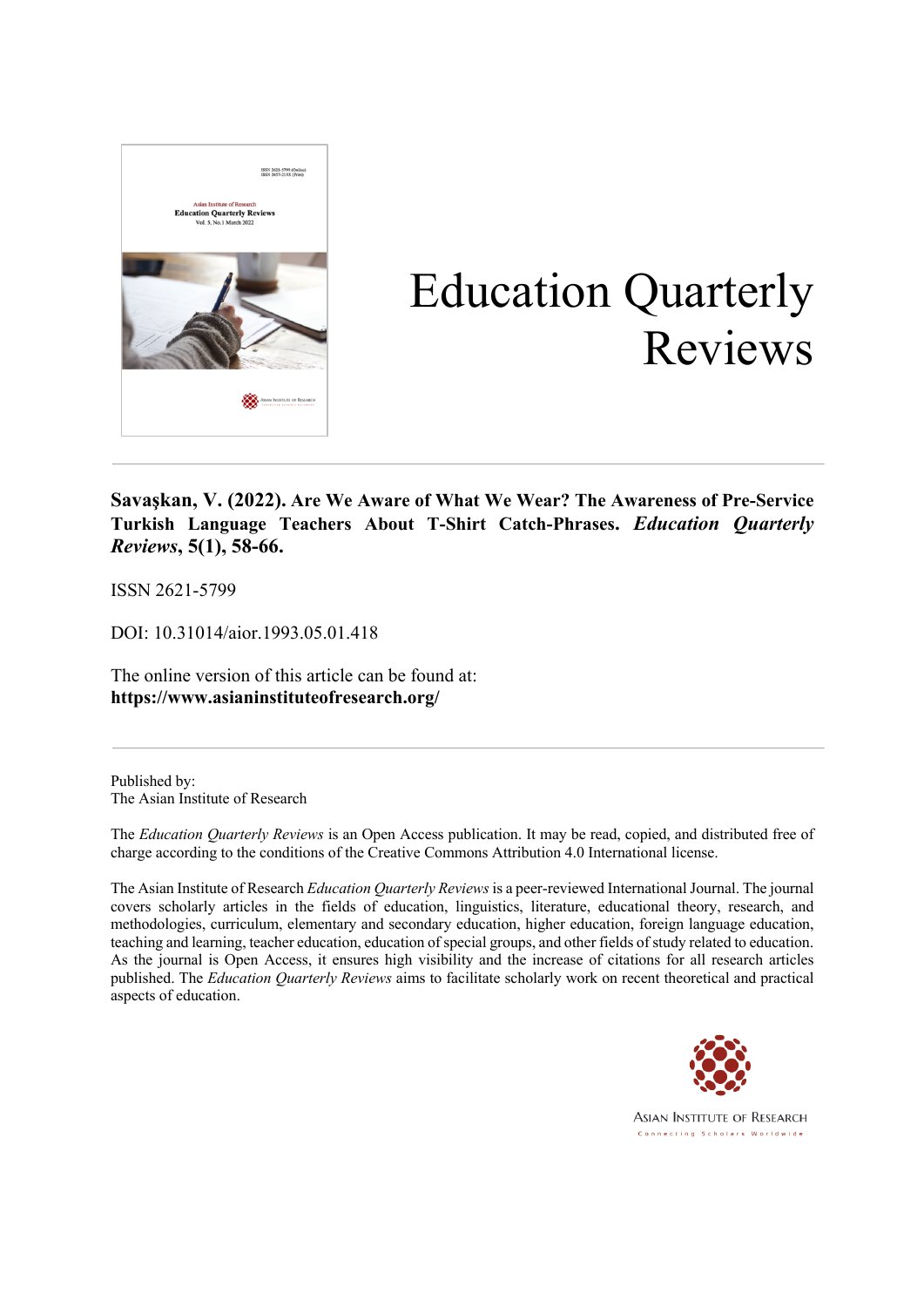

# Are We Aware of What We Wear? The Awareness of Pre-Service Turkish Language Teachers About T-Shirt Catch-Phrases

Vafa Savaşkan<sup>1</sup>

<sup>1</sup> Artvin Coruh University

#### **Abstract**

The present study, conducted with the phenomenology method, a qualitative research design, aimed to determine the awareness of pre-service Turkish language teachers about the catchphrases printed on t-shirts that individuals notice or do not notice in daily life or do not pay much attention even if when they notice them. The study sample included 39 volunteering pre-service teachers (19 males and 20 females), attending the department of Turkish language education during the 2018-2019 academic year. The sample was determined with the convenience sampling method. An interview form that included open-ended questions and a questionnaire that aimed to determine participant demographics were applied to the sample. Furthermore, t-shirt texts in several foreign languages were determined by the author and the pre-service teachers were asked whether they knew the Turkish translations of these texts and whether they preferred foreign language or Turkish texts. Descriptive analysis was conducted on the responses of the pre-service teachers. Since these responses were considered important, direct quotes were included in this paper. The study findings demonstrated that 69% of the pre-service Turkish language teachers did not care about the texts on the t-shirts they purchased and prioritized the model of the t-shirts. Since this was a non-negligible rate, it was suggested that the study would contribute to the literature and raise awareness.

**Keywords:** Turkish Language Education, Lingual Degeneration, T-Shirt Texts, T-Shirts with Turkish Text

#### **1. Introduction**

It is known that the most important means of communication is language in a society. Furthermore, the language of a nation is the philosophical and commentary wealth of that nation. If a nation thinks only in the native language, it becomes independent and would have the chance to transfer its culture. On the other hand, the culture, which is the way of life manifested in the perceptions, interests, attitudes and behaviors of a nation and developed over the centuries, the sum of material and spiritual values that have been passed down from generation to generation, is the reflection of the emotions and thoughts that surround individuals in every stage of life (Göçer, 2012).

It is known that language is the carrier of culture. Culture lays the groundwork for a language to demonstrate its possibilities. Language is manifested in concrete products via the cultural values in a society. Thus, every topic of conversation is a reflection of the culture in social life through language.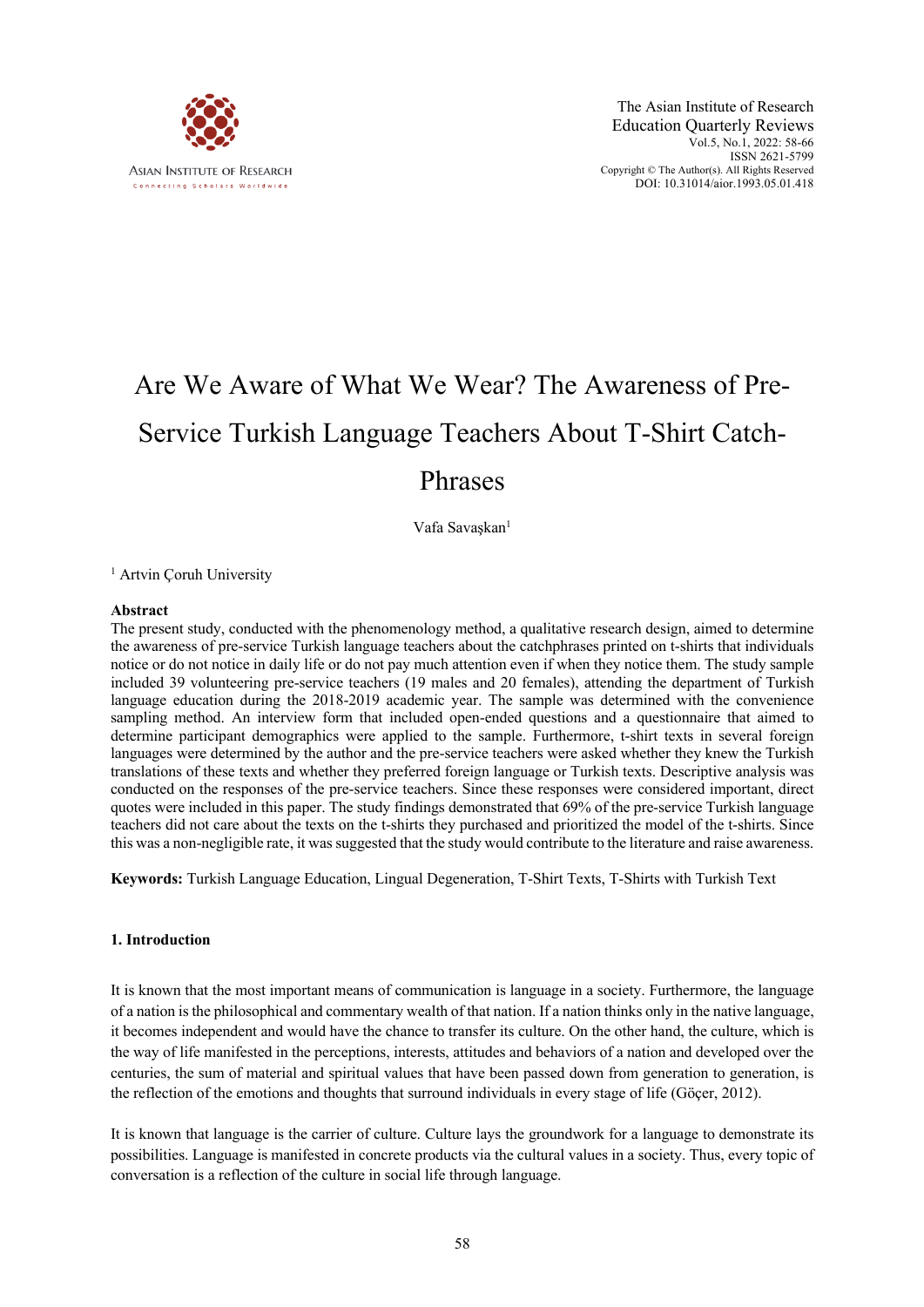The traces of the cultural values of a society are manifested in the language, which best reflects the characteristics of the very society. Thus, language is known as the most important tool that ensures the continuity of the culture as well as serving as a transmitter of the culture (Akarsu, 1998).

Culture and language are the most important main dynamics that ensure the continuity of a nation. It is known that several societies that could not preserve their native language and cultural values in history were erased from the history. These societies could not preserve their native language, and they were alienated to their culture, which was the foundation of their identity, over time (Gürbüz, 2017).

One of the most important elements that sustain a society is not only technological and civil developments, but also national and moral values. These values are passed on to future generations through language. Thus, a nation that cannot protect its native language from the influence of foreign languages is alienated to its culture and values. The new generations would not know the past of the nation and preserve national values.

Since ancient times, people felt the need to express themselves and expressed themselves through various methods. This need was initially reflected in cave wall paintings and extended to the clothing worn in daily life. Such clothing is known to be a form of visual communication. It could be suggested that the most common clothing that assumed this role is the t-shirts.

T-shirts, which were described as "generally short-sleeved, cotton sportswear" (https://sozluk.gov.tr/access 15.12.2020) in the Turkish Language Association Dictionary, are the most preferred comfortable and healthy, easy to wear, clean, and carry clothing that prevents sweating by allowing the body to breathe more, and facilitates human movement, and the most common product after underwear. This clothing is called "T-shirt" due to its Tshaped form (Ok, 2007).

A T-shirt we wear reflects our likes, dislikes, hobbies. Thus, the face of the T-shirt is a mobile canvas. Anything one desires could be written and painted on a t-shirt, emotions and ideas could be communicated on this mobile canvas. This canvas travels to several places with its owner and conveys its message to several individuals (Ok, 2007). It is impossible to ignore a product with such a great power of expression.

Individuals send messages to other parties via the texts, prints or images on the t-shirts they wear. Not everyone notices the meaning of the foreign language texts on these t-shirts, mostly won in summer months. Some prefer these t-shirts because they do not care about such things, while others only care about the model of the t-shirt. Perhaps an ordinary citizen is not very sensitive to these details. However, pre-service teachers, especially the preservice Turkish language teachers, should have the knowledge and sensitivity about these. The idea behind the present study emerged when pre-service teachers could not tell the meaning of the texts on their t-shirts in the classroom. It was suggested that such a study would contribute to the training of a more sensitive generation in tshirt selection, one of the most purchased products in daily life.

# *1.2 The Aim of the Study*

The present study aimed to investigate the awareness of the pre-service Turkish language teachers about the texts displayed on t-shirts.

# **2. Method**

The research design, study sample, data collection instruments, and data analysis are discussed in this section.

#### *2.1 The Research Design*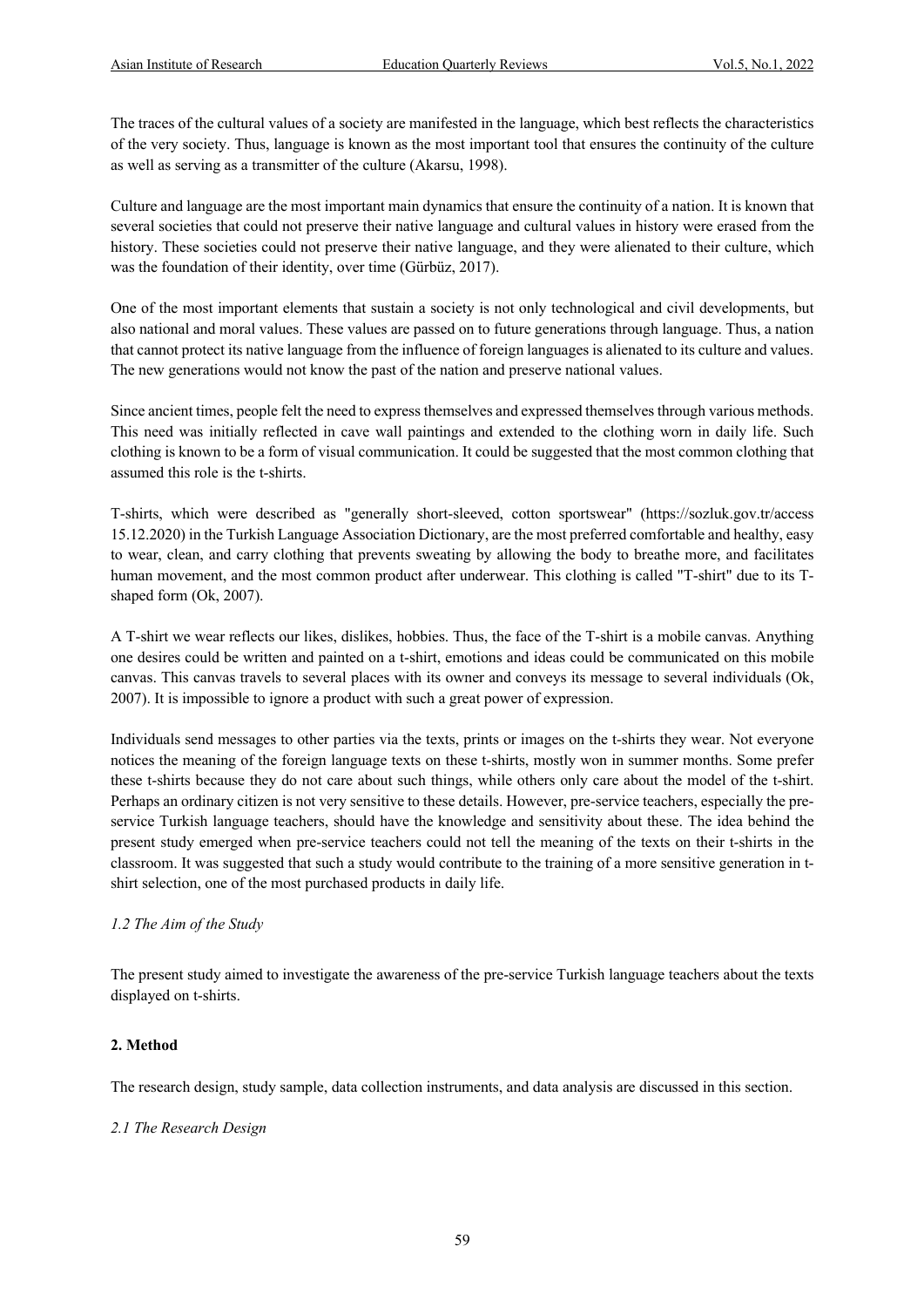The current research is qualitative study and conducted with adequate processes. The phenomenology approach, a qualitative research design, was employed in the study. Since the phenomenological approach focuses on known phenomena that are not known in detail and phenomena could be experiences in various forms such as events, experiences, perceptions, trends, concepts and situations in the world (Yıldırım & Şimşek, 2008), the abovementioned approach was adopted in the study.

#### *2.2. The Study Sample*

The study sample included freshman students attending the Department of Turkish Education. Thirty-nine preservice teachers responded to the call to complete the semi-structured interview form that included open-ended questions. Participant demographics are presented in Charts 1 and 2.



As seen in Chart 1, 51% of the study sample were female and 49% were male pre-service Turkish language teachers.



As seen in Chart 2, 38% of 39 pre-service Turkish language teachers were 19 years old, 26% were 20 years old, 20% were 18 years old, 13% were 21 years old, and 2% were 38 years old.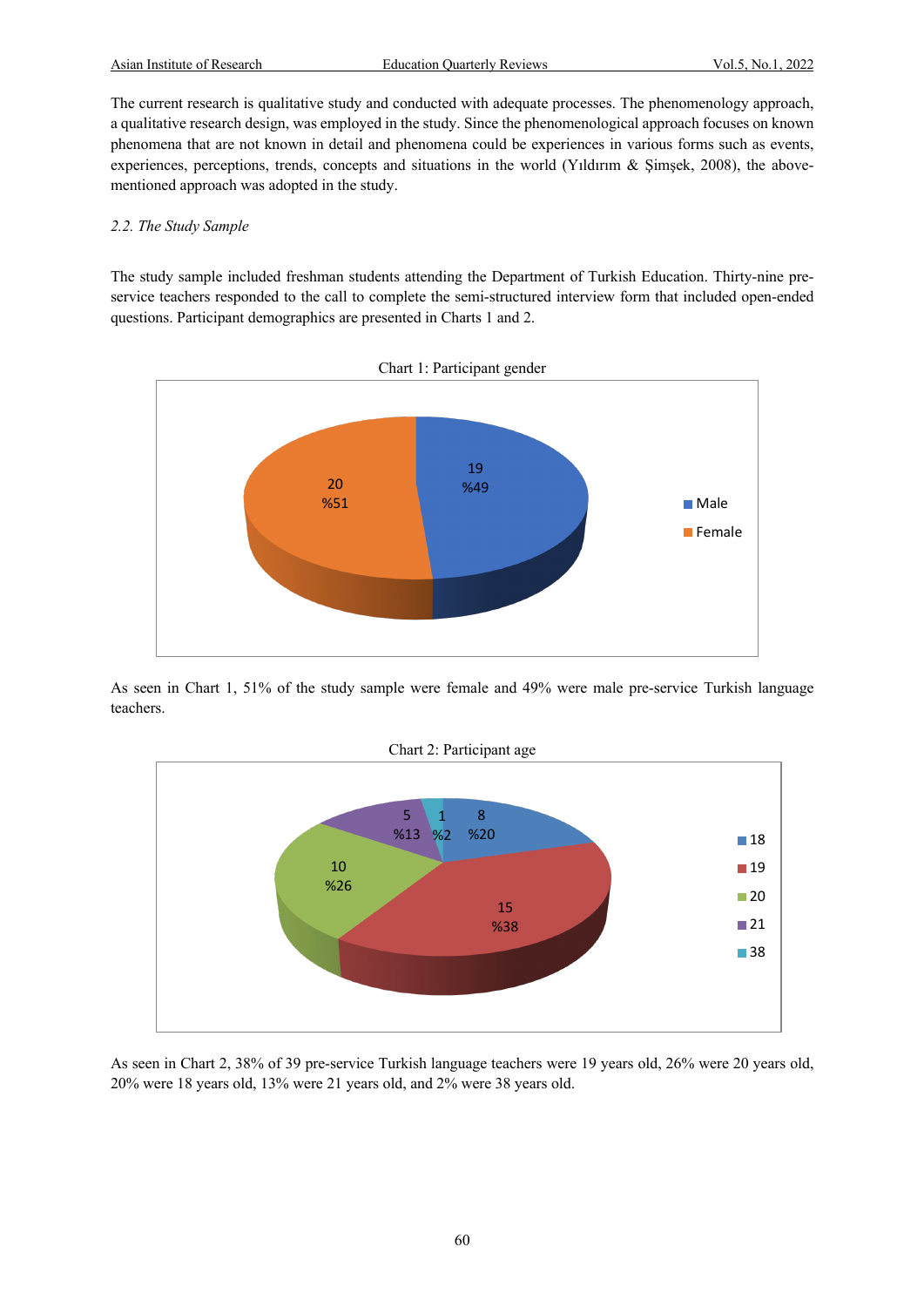Chart 3: Foreign languages spoken by the participants



\*Certain participants spoke 2 foreign languages.

As seen in Chart 3, 54% of the participants did not speak any foreign language, 49% spoke English, 10% spoke German, and 2% spoke Arabic.

# *2.3. Data Collection and Analysis*

In the study, the perceptions of the pre-service Turkish language teachers about t-shirt texts were determined based on the data collected with a semi-structured interview form that included open-ended questions during the 2018- 2019 academic year fall semester. The interview form was developed based on the review of the form (expert opinion) to determine the face validity. The reliability of the study was determined with the below-mentioned reliability formula suggested by Miles and Huberman (1994). The study data were analyzed independently by the author and a field expert. With the comparison of these analyses, and when there was an agreement between the author and the field expert, the reliability study was finalized. The reliability of the study was determined as 93% with the formula. A reliability coefficient of above 70% is considered reliable (Miles & Huberman, 2016).

The interview form included two sections. The first section included participant demographics. The second section included open-ended questions that aimed to determine the awareness of pre-service Turkish language teachers about the texts displayed on t-shirts. In the study, the data were presented with an organized manner including interpretations for easy comprehension and reuse. Direct quotes were also included to demonstrate the participant responses more clearly. In the process, "M" depicted female participants and "M" depicted the male participants. The interview form included two sections. The first section included participant demographics. The second section included open-ended questions that aimed to determine the awareness of pre-service Turkish language teachers about the texts displayed on t-shirts. The study data were analyzed with the descriptive analysis technique. The study data were presented with an organized manner including interpretations. To reflect the views of the participants, the positive and negative views of the pre-service Turkish language teachers on the T-shirt texts were represented with direct quotes.

# **3. Findings**

In this section, the study findings are presented. The study group responses to the interview questions are presented in the charts below.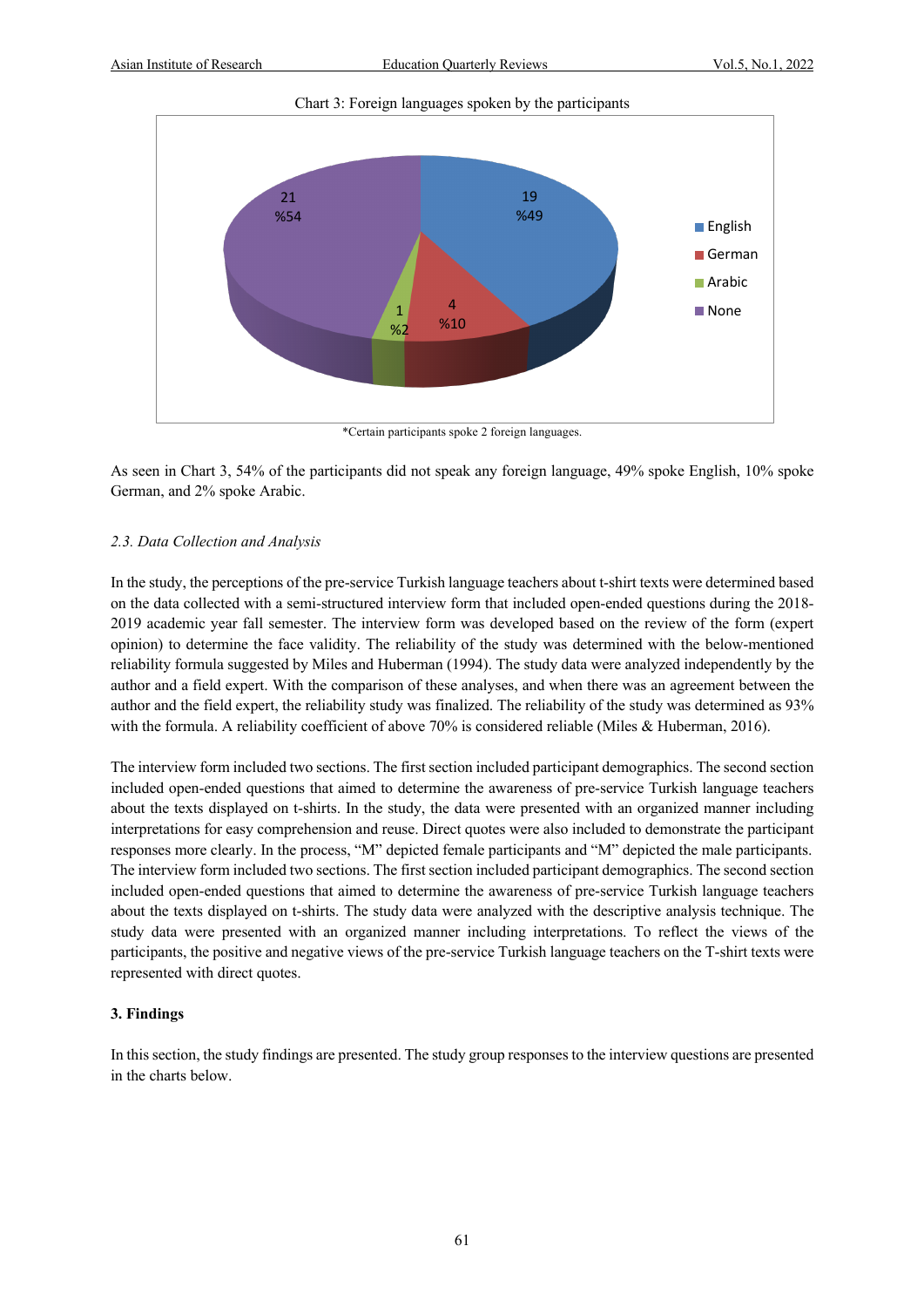

Chart 4: What is your primary concern when purchasing a t-shirt?

\*Certain participants included more than one choice.

As seen in Chart 4, 49% of the participants paid attention to the color of the t-shirt 46% paid attention to the model, 26% paid attention to the style, 18% paid attention to the text on the t-shirt, 10% paid attention to the pattern, 5% paid attention to the brand, and 2% paid attention to the quality when buying t-shirts. Certain participant responses are presented below:

"I pay attention to the fit and how it looks on top of my pants." (10M)

"The model because people should wear what suits them." (11M)

"The color. I do not prefer the ones with writing." (12M)

"Since I usually wear them in summer, I prefer light and pleasant colors (blue and tones), the t-shirts that fit me perfectly, with a printing of my favorite historical buildings and short literary phrases." (15M)

"If it has a picture, I pay attention to what the picture evokes, if it has a text in a foreign language, I pay attention to the meaning." (19M)

"I make sure that there are no foreign texts the meaning of which I do not know." (27F)



Chart 5: Did you ever have a t-shirt with a Turkish text?

As seen in Chart 5, 54% of the participants never had a t-shirt with Turkish text, and 46% had.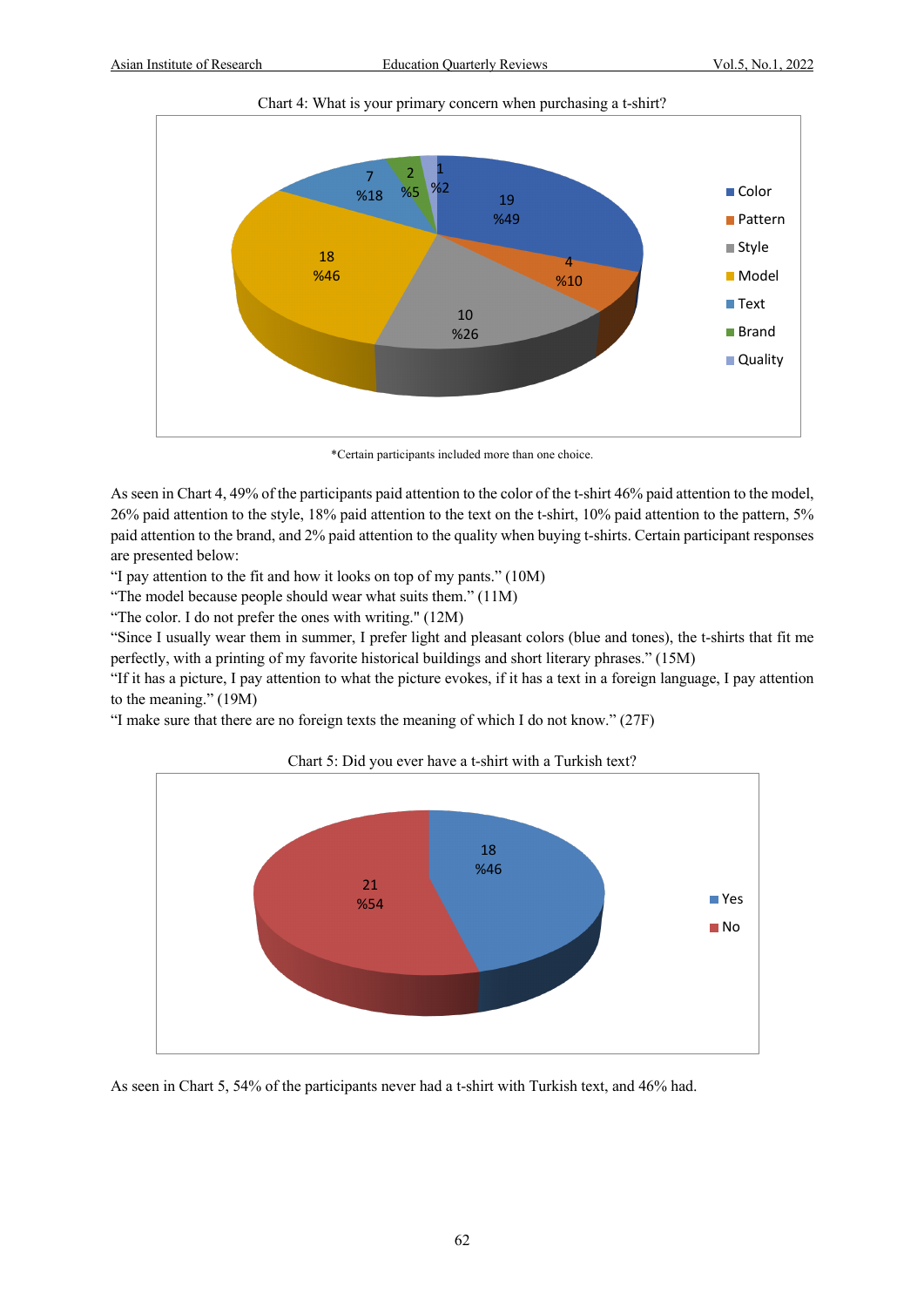

Chart 6: Is the text on t-shirts or the t-shirt model important for you? Why?

As seen in Chart 6, 69% of the participants were not interested in the t-shirt text and they paid attention to the model of the t-shirt. It was observed that only 18% of the participants cared about the text on t-shirts during purchase. 13% of the participants stated that they paid attention to both the model and the text during purchase. Certain participant responses are presented below.

"Actually, the text on a t-shirt is important. But today, it is more important that the T-shirt attracts attention, in other words, the model." (2M)

"Generally, the model. I like Polo t-shirts, so I pay attention to the model of the t-shirt." (3M)

"The model matters. The text on the t-shirt does not matter if it suits my taste." (5M)

"I do not pay much attention to the text. I purchase based on the model." (13M)

"Both are important. I pay attention to the model to see if it is beautiful, I check the text out to determine if it is something bad." (14M)

"First, the model is important. However, if there is text, the model is more important for me. If the text is absurd, I would give up." (19M)

"Usually, the model because I am never concerned about the meaning." (24F)

"The text is important. Because it may be inappropriate." (27F)

"The model, because I usually think most people would not understand [the text]." (31F)

"Both are important. But even if it is a comfortable t-shirt, I would not buy it if the text is nonsense." (37F)

"I pay attention to the text. What it means is important because I will carry it on me." (38F



Chart 4: Would you prefer a text in Turkish or in another language on a t-shirt you would buy? Why?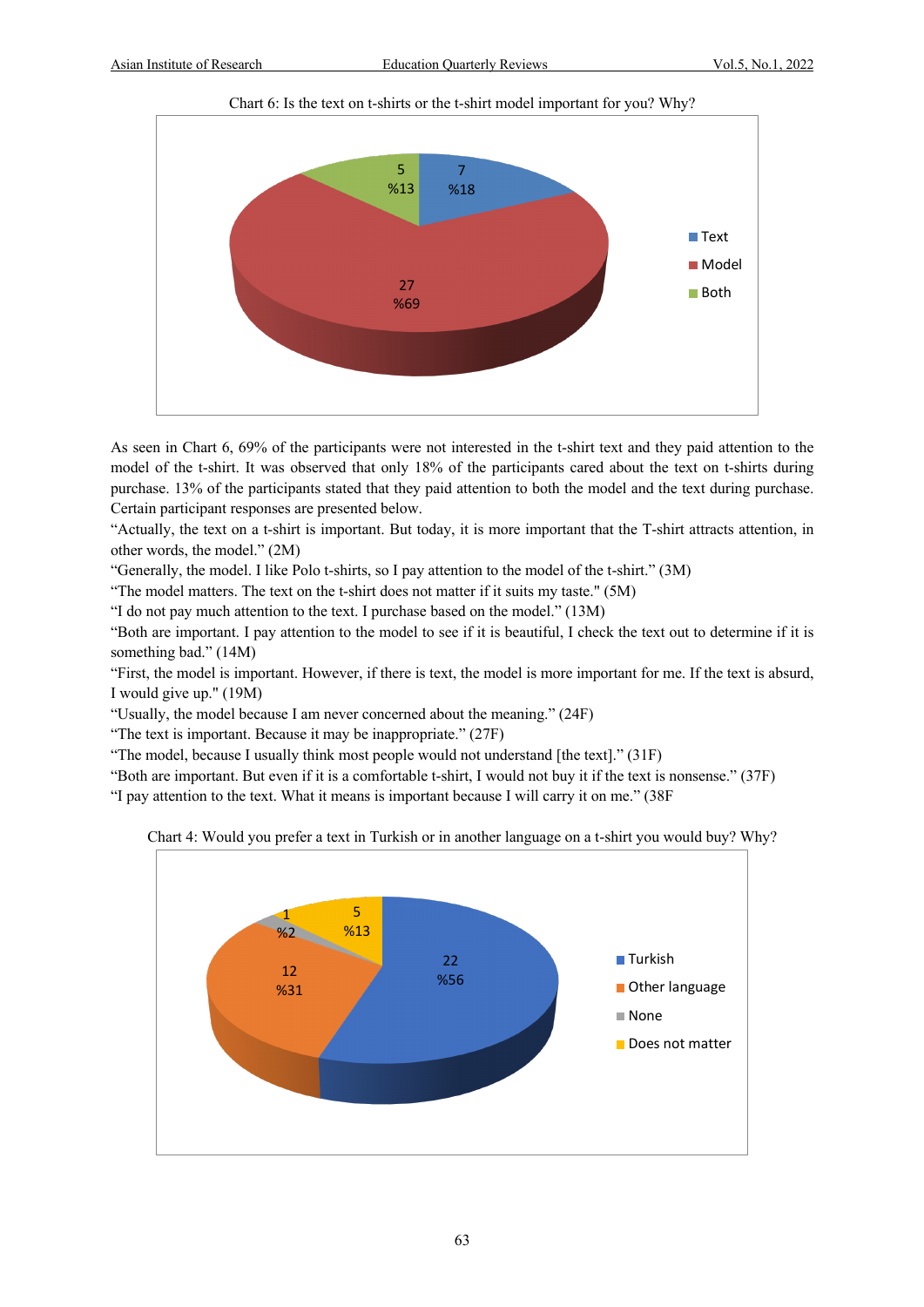As seen in Chart 4, 56% of the participants preferred the text on the t-shirt to be in Turkish. 31% of the pre-service Turkish language teachers stated that they would prefer the text on the t-shirt to be in another language. It did not matter for 13% of respondents, while 2% preferred neither. Certain participant responses are presented below.

"I prefer it in Turkish. I personally do not admire foreigners. That is why I prefer Turkish." (3M)

"It should be in Turkish. It is important to know the meaning." (5M)

"I prefer it to be in a foreign language, I love English. (7M)

"Since the translation of some English phrases is more striking than Turkish, I also have t-shirts with English texts on them. But the text should be in Turkish." (10M)

"I would prefer Turkish. But on an appealing t-shirt, I do not care about the language of the text." (18M)

"I do not prioritize Turkish because I do not want to wear something that everyone can understand." (37F)



Chart 5: Do you think t-shirt texts should be in Turkish? Why?

As seen in Chart 5, 72% of the pre-service Turkish language teachers stated that t-shirt texts should be in Turkish, 15% stated that they should not be in Turkish. 13% stated that they could be.

"Yes, it should be. Native language texts instead of a foreign language could help the development of our language." (2M)

"Let it be in Turkish. The place we live in is Turkey and the language we use should be Turkish. Let us not popularize admiration of the foreigners." (3M)

"Some of them should be in a foreign language. Because when translated into Turkish, they have a different meaning." (19M)

"I think they should be in Turkish. But I do not prefer these. Since it is our native language, many people would notice it when we walk on the street, and this would be disturbing. But since not everyone is fluent in a different language, it may not attract the attention." (29F)

"Not necessary. People should express themselves the way they want to." (7M)

# **4. Concluding Remarks, Discussion and Recommendations**

In this section, the analysis results are interpreted, and associated discussions and recommendations are presented. The following conclusions were reached for the study sub-problems:

1- Among the pre-service Turkish language teachers, 49% paid attention to the color, 46% paid attention to the model, 26% paid attention to the style, 18% paid attention to the text, 10% paid attention to the design, 5% paid attention to the brand, and 2% paid attention to the quality when purchasing t-shirts.

2- 54% did not own a t-shirt with a text in Turkish, while 46% did.

3- 69% did not care about the text on the t-shirts they buy and prioritized the t-shirt model, while 18% cared about the text.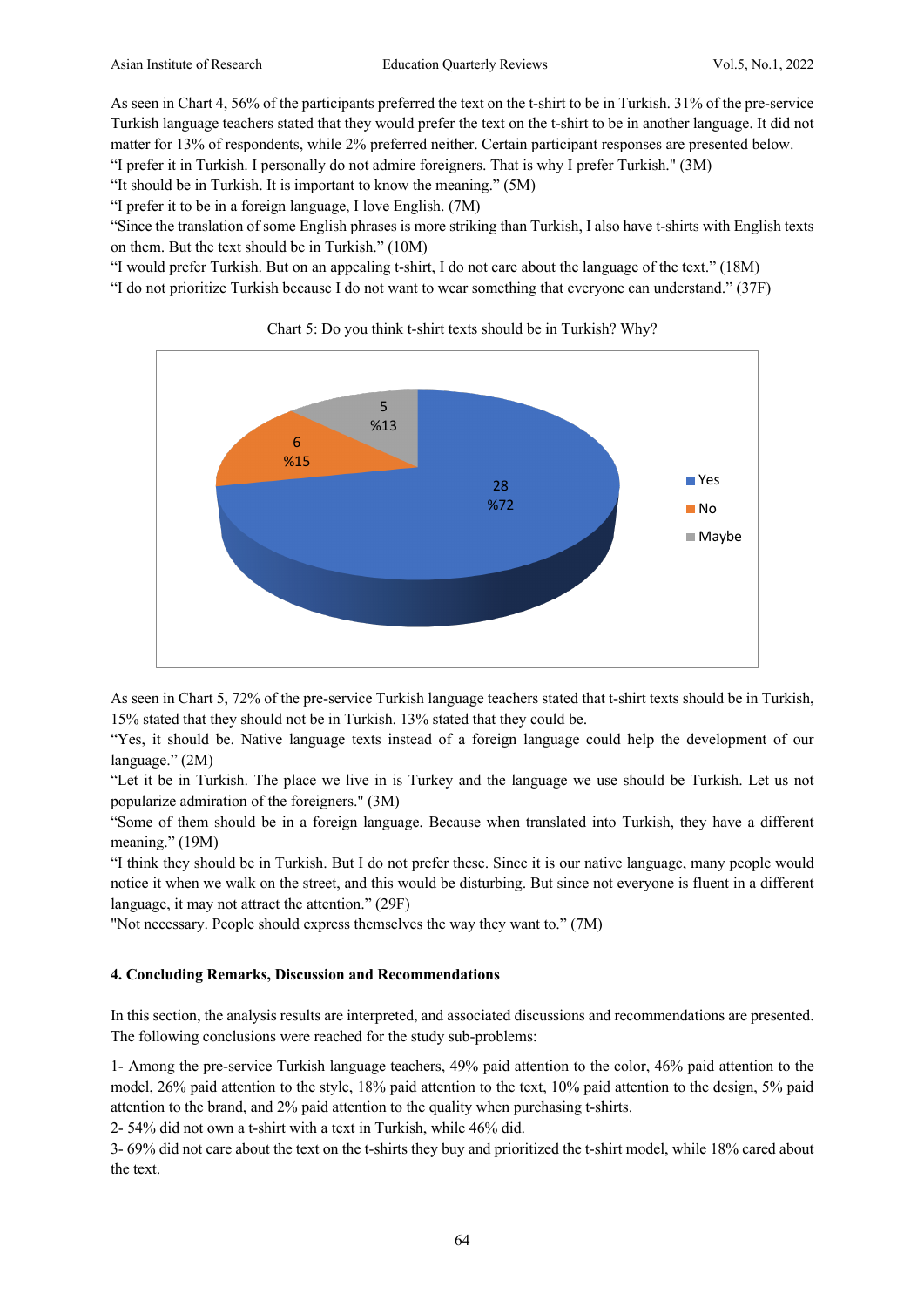4- 56% preferred Turkish text on their t-shirts, 31% preferred texts in another language, 13% did not care, and 2% preferred neither.

5- 72% stated that these texts should be in Turkish and 15% stated that these texts should not be in Turkish.

Literature review revealed that there were no empirical studies on t-shirt texts. Ok (2007) investigated the expressionist patterns on printed t-shirts. In the study, it was reported that t-shirts are used for different purposes and are important visual communication elements. Ok's study is important since it revealed the communication power of the t-shirts, consistent with the present study findings.

Ayata (2012) analyzed the clothing in general, and t-shirts in particular, based on five categories: 1. Foreign Place Names, 2. Brand Names, 3. Innocent Foreign Texts, 4. Obscene Texts, and 5. Turkish Texts. In the study, it was emphasized that foreign texts, photographs and signs that people carry on the t-shirts without realizing the features that contradict to Turkish culture and Islamic beliefs.

Küçükbezirci (2014) reported that individuals send messages to other parties via the texts, prints or images on the t-shirts they wear. Thus, it was determined that although these messages look like conscious, a substantial number of people do not recognize what is written on their clothing, do not research, only like the color or model, or say that they wear it because it was given as a gift. Thus, the findings reported by Küçükbezirci are consistent with the present study results.

The following could be recommended based on the study results:

- Empirical studies should be conducted to raise awareness about t-shirt texts. These studies could reach masses and the awareness of a higher number of people could be raised.
- Such studies should also be conducted with the primary, middle and high school students, and their awareness should be raised as stated in the proverb "as the twig is bent, so grows the tree."
- It is necessary to raise awareness of both students and parents. As is known, not everyone is fluent in a foreign language; thus, they may not know what the t-shirt text means or may not pay attention to the text. However, if they are informed, parents would at least wonder what these tests mean when they buy t-shirts for their children, and they would stop buying clothes with texts the meaning of which they do not know.
- In the study, it was observed that almost half (54%) of the university students did not speak any foreign language. Thus, it is important to encourage students to learn at least one foreign language.
- It is the duty of everyone, especially teachers, to own national and moral values, to preserve our language and culture against degeneration. It is important to conduct this type of studies with teachers, who train future generations, to raise awareness.

#### **References**

- Akarsu, B. (1998). Wilhelm Von Humboldt'da dil-kültür bağlantısı (Language-culture association in Wilhelm Von Humboldt). İnkılap Kitabevi.
- Ayata, B. (2012). Tişört yazıları (T-shirt slogans) (pp. 21-23). Bilgiyurdu Gençlik Dergisi. Year: 6, Volume: 12.
- Ok, A. (2007). Baskılı T-shirt'lerde dışavurumcu desen uygulamaları (Expressionist designs on printed t-shirts). Unpublished master's thesis. İzmir
- Küçükbezirci, Y. (2014). Kültür yozlaşması: tişört yazıları (Cultural corruption: t-shirt writings) (pp. 20-22). Aile, Diyanet Aylık Dergi, Volume: 288.
- Küçükbezirci, Y. (2018). Günümüzün Gizli Silahı: Bilinçaltı Mesajlar (Today's Secret Weapon: Subliminal Messages). Konya: Salon Yayınları.
- Göçer, A. (2012). Dil-kültür ilişkisi ve etkileşimi üzerine (On the language-culture relationship and interaction). *Türk Dili*, *729*(1), 50-57.

Göçer, A. (2013). Türkçe öğretmeni adaylarının dil kültür ilişkisi üzerine görüşleri: fenomenolojik bir araştırma (The views of pre-service Turkish language teachers on the language culture relationship: a phenomenological study). Erzincan University Faculty of Education Journal, Book-Volume: 15-2.

Gürbüz, O. (2017). Dil-kültür ilişkisi, etnik dilse canlılık ve dil ölümü bağlamında Fransa'da yaşayan Türklerde ana dil olarak Türkçenin durumu (The status of Turkish as a native language among Turkish residents of